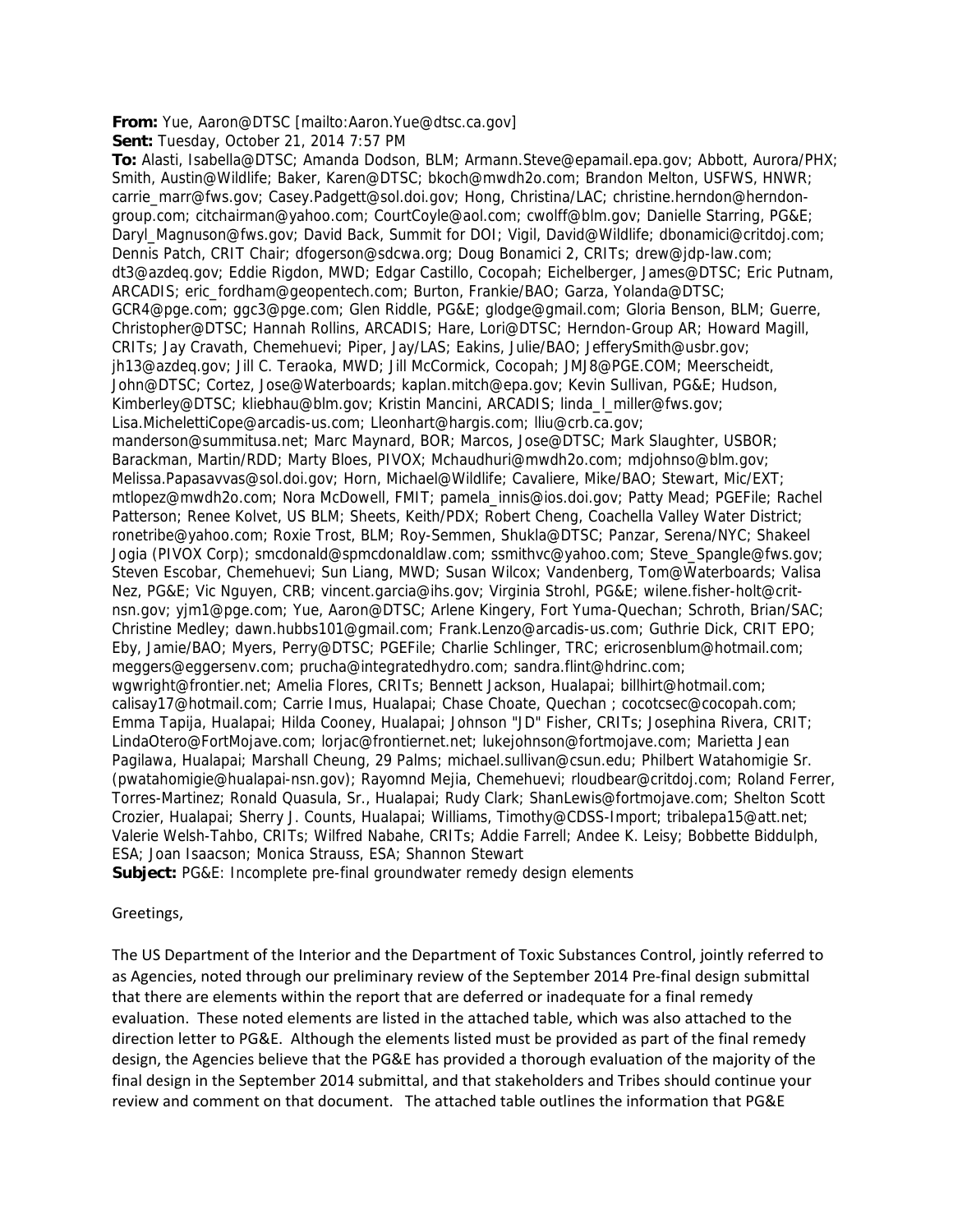anticipates will be submitted by December 30, 2014 and key sections of the existing design document that those elements would impact. Please note that element 6 in the table will require timely direction from the Agencies on the arsenic monitoring well locations. The goal for the Agencies is to gather final input during the upcoming October 2014 TWG meeting prior to direction to PG&E.

As a result of the deficiencies noted, the agencies will extend the document review period so that there will be an additional 30 days to review the supplemental design after receipt. At present, it is anticipated that the comment period for the 90% design will terminate early February 2015. As stated in the email to PG&E, a revised schedule on the comment due date will be shared with all stakeholders during the upcoming October 29, CWG meeting.

Sincerely,

Aaron Yue Project Manager Department of Toxic Substances Control (714) 484‐5439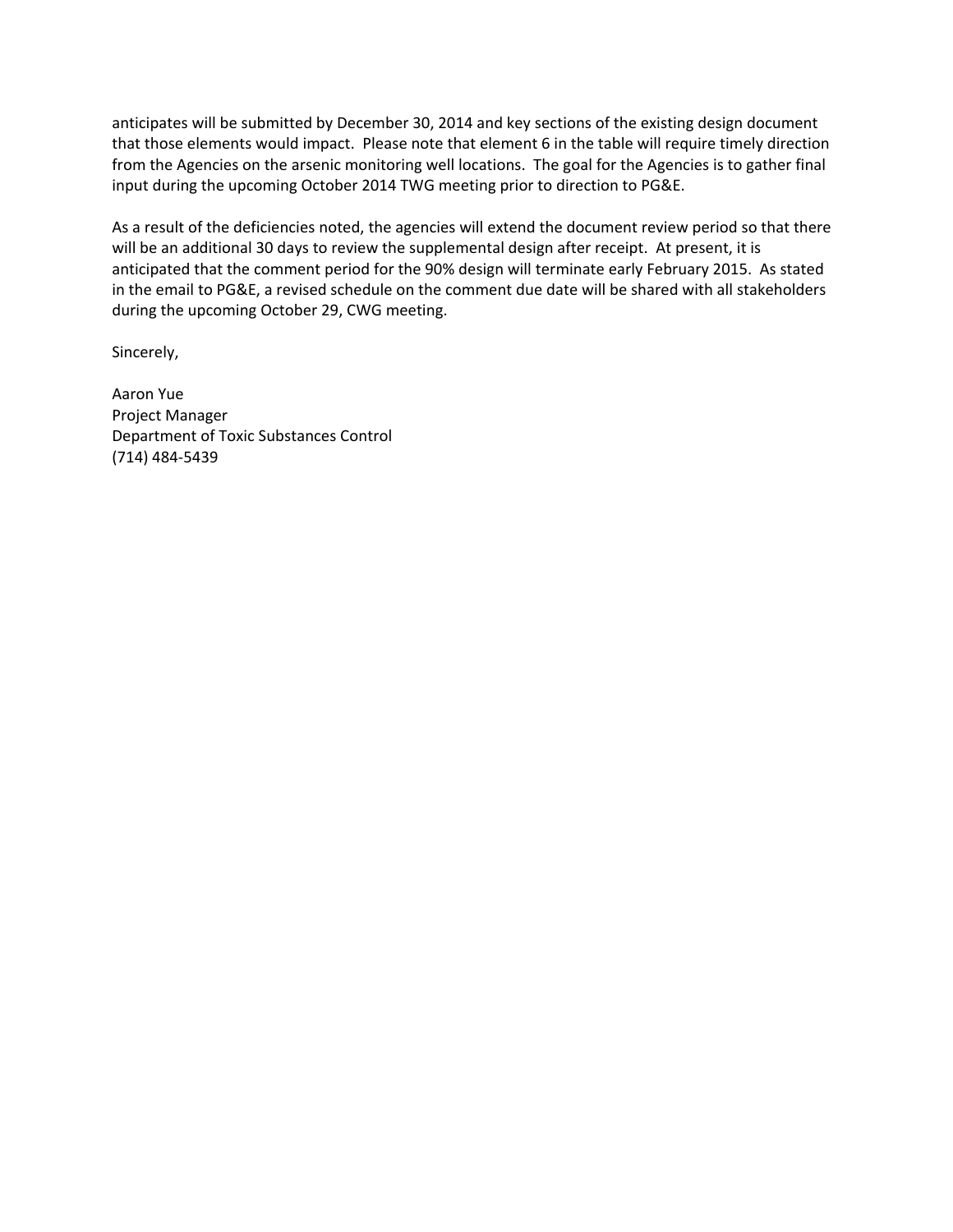| <b>Proposal - Supplemental Design Submittal</b>                                                                 |                                                                                                                                                                                                                                                                                                                                                                                                                                                                                                                       |                                                                                                                                                                                                                                                                                                                                                                                                                                                                                                                                                                                                        |                                                                                                                                                                                                                                                                                                                                                                                                              |  |  |  |
|-----------------------------------------------------------------------------------------------------------------|-----------------------------------------------------------------------------------------------------------------------------------------------------------------------------------------------------------------------------------------------------------------------------------------------------------------------------------------------------------------------------------------------------------------------------------------------------------------------------------------------------------------------|--------------------------------------------------------------------------------------------------------------------------------------------------------------------------------------------------------------------------------------------------------------------------------------------------------------------------------------------------------------------------------------------------------------------------------------------------------------------------------------------------------------------------------------------------------------------------------------------------------|--------------------------------------------------------------------------------------------------------------------------------------------------------------------------------------------------------------------------------------------------------------------------------------------------------------------------------------------------------------------------------------------------------------|--|--|--|
| <b>Items</b>                                                                                                    | <b>Existing Info in 90% Design</b><br>(September 8, 2014)                                                                                                                                                                                                                                                                                                                                                                                                                                                             | <b>Anticipated Supplemental Info</b><br>(December 30, 2014)                                                                                                                                                                                                                                                                                                                                                                                                                                                                                                                                            | Key Existing 90% Info Reviewers Should<br>Hold Off on Review and/or Comment                                                                                                                                                                                                                                                                                                                                  |  |  |  |
| 1. Moabi<br><b>Regional Park</b><br><b>Facilities</b>                                                           | The 90% BOD and C/RAWP included<br>$\bullet$<br>figures showing the general layout of the<br>construction headquarter (CHQ) and long<br>term remedy support area, the soil<br>storage and processing/staging areas,<br>and approx. acreage of each area. Also<br>included are general descriptions of<br>planned functions in the CHQ and long-<br>term remedy support area.<br>Appendix D2 of the 90% BOD included a<br>$\bullet$<br>placeholder for engineering drawings of<br>these facilities (Function Code 15). | New and/or revised figures and<br>$\bullet$<br>descriptions of the planned facilities at<br>Moabi Regional Park.<br>Detailed engineering drawings,<br>$\bullet$<br>calculations, and technical specifications.<br>If applicable, new or additional information<br>$\bullet$<br>such as construction approaches, O&M<br>provisions, compliance with substantive<br>requirements associated with the planned<br>facilities, etc., will be included.                                                                                                                                                      | 90% BOD<br>Figure ES-4B.<br>$\bullet$<br>Table ES-1, Category "Supporting<br>Facilities during Remedy O&M", text<br>in 3 <sup>rd</sup> bullet from bottom of the<br>category.<br>Section 3.5.3, Exhibit 3.5-2, text<br>$\bullet$<br>under the category "Moabi Regional<br>Park."<br>Appendix D2, list of potential<br>$\bullet$<br>drawings under Function Code 15<br>(Park Moabi Facilities).               |  |  |  |
|                                                                                                                 |                                                                                                                                                                                                                                                                                                                                                                                                                                                                                                                       |                                                                                                                                                                                                                                                                                                                                                                                                                                                                                                                                                                                                        | C/RAWP<br>Figures 3.1-2, 4.2-1, and 4.2-2.<br>Text in Section 4.2.2.                                                                                                                                                                                                                                                                                                                                         |  |  |  |
| 2. Power Supply<br>for<br><b>Improvements</b><br>at Compressor<br><b>Station</b><br>Evaporation<br><b>Ponds</b> | The 90% BOD, O&M Manual, and<br>$\bullet$<br>C/RAWP included information/design for<br>planned improvements at the<br>evaporation ponds, with power supplied<br>from a natural gas powered generator<br>(with an option of a direct feed from the<br>Compressor Station).                                                                                                                                                                                                                                             | If the generator were to remain as the<br>$\bullet$<br>source of power supply as presented in the<br>90%, details such as a battery bank/<br>associated controls and a more secure<br>housing for the generator/battery (to<br>address Compressor Station's concern<br>about vandalism at the ponds), etc., will be<br>added.<br>If the power is supplied directly from the<br>compressor station power system, details<br>such as electrical conductors along the<br>right-of-way that currently contains the<br>discharge pipeline that carries water from<br>the compressor station to the ponds, a | 90% BOD<br>Figures ES-4C and 3.4-1 - the<br>$\bullet$<br>visualization showing housing for the<br>generator (located at bottom left<br>corner of figure).<br>Appendix D2, Drawings A-09-02, C-<br>$\bullet$<br>09-03, C-09-04, E-09-01, E-09-02, E-<br>09-06.<br><b>O&amp;M Manual</b><br>Volume 1, text in Sections 2.7.1.1,<br>3.7.1, and 3.7.2.<br>C/RAWP<br>Figure 3.1-4, the visualization<br>$\bullet$ |  |  |  |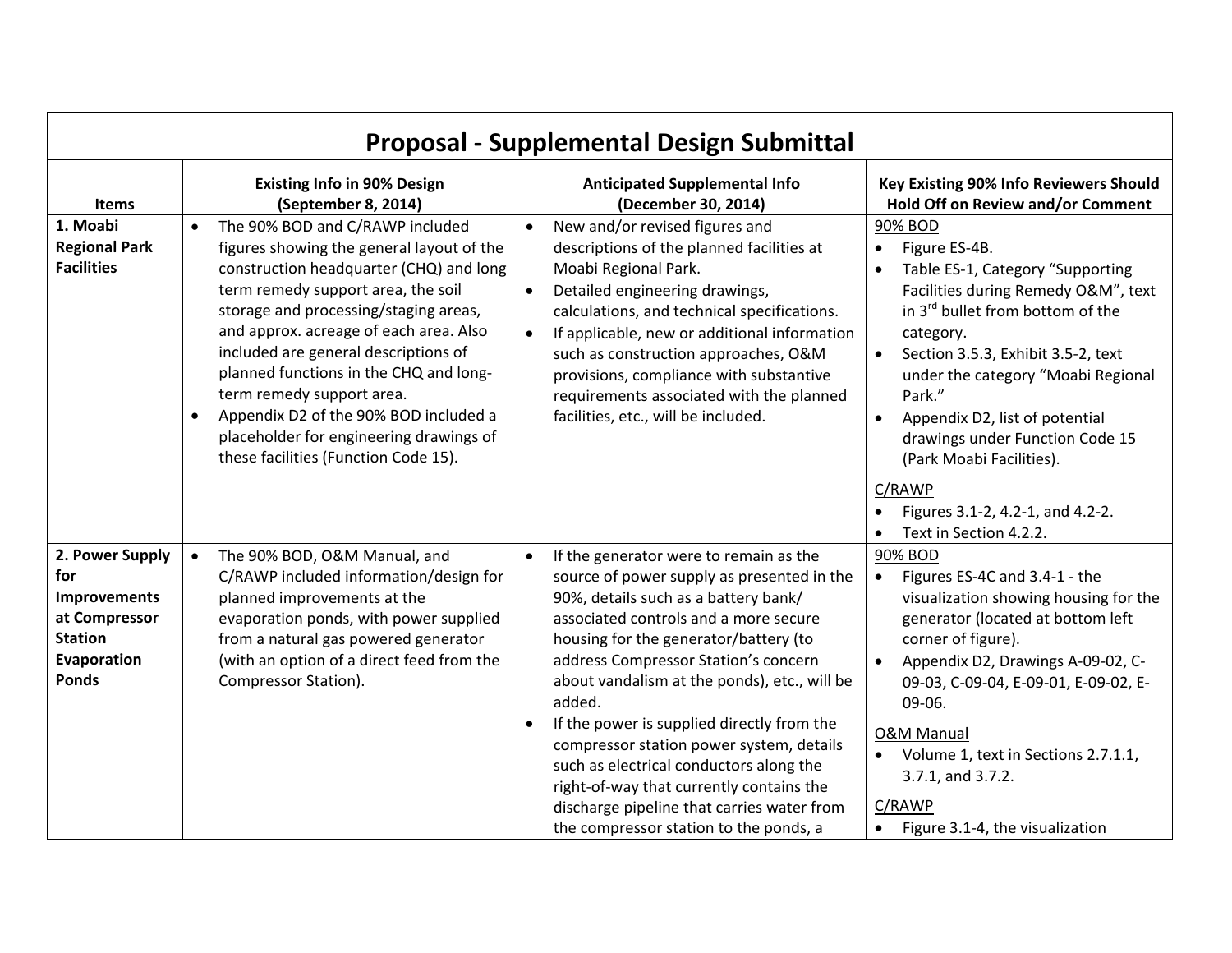|                                                                              |                                                                                                                                                                                                                                                                                                                                                                      | small control building or panel would be<br>installed to house the pond controls and<br>communications equipment, etc., will be<br>added.<br>If applicable, new or additional information<br>$\bullet$<br>such as construction approaches, O&M<br>provisions, compliance with substantive<br>requirements associated with the planned<br>facilities, etc., will be included.                           | showing housing for the generator<br>(located at bottom left corner of<br>figure).                                                                                                                                                                                                                                                                                                                                                                                                  |
|------------------------------------------------------------------------------|----------------------------------------------------------------------------------------------------------------------------------------------------------------------------------------------------------------------------------------------------------------------------------------------------------------------------------------------------------------------|--------------------------------------------------------------------------------------------------------------------------------------------------------------------------------------------------------------------------------------------------------------------------------------------------------------------------------------------------------------------------------------------------------|-------------------------------------------------------------------------------------------------------------------------------------------------------------------------------------------------------------------------------------------------------------------------------------------------------------------------------------------------------------------------------------------------------------------------------------------------------------------------------------|
| 3. Alternative<br><b>Northern Bat</b><br><b>Cave Wash</b><br><b>Crossing</b> | The 90% design included a detailed<br>$\bullet$<br>design of a pipe bridge that crosses Bat<br>Cave Wash in the uplands (also known as<br>the northern BCW aerial crossing or<br>Pipeline A Bridge).<br>90% BOD, Section 3.3.3.1 text discussed<br>$\bullet$<br>alternatives to the pipe bridge that were<br>evaluated, and an alt. design to be<br>carried forward. | New figures and descriptions of the<br>$\bullet$<br>alternative design, along with detailed<br>engineering drawings, calculations, and<br>technical specifications.<br>If applicable, new or additional information<br>$\bullet$<br>such as construction approaches, O&M<br>provisions, compliance with substantive<br>requirements associated with the planned<br>facilities, etc., will be included. | 90% BOD<br>Appendix C, Attachment B, Structural<br>Calculations for Pipeline A Bridge.<br>Appendix D2, portion of the drawings<br>$\bullet$<br>E-00-07, C-07-08 (Detail 4), C-07-22,<br>S-07-01 through 08, that are related<br>to Pipeline A Bridge.                                                                                                                                                                                                                               |
| 4. Air<br>Compressor<br><b>Building</b>                                      | The 90% BOD and C/RAWP included a<br>$\bullet$<br>new air compressor building as part of<br>the remedy in error. The new air<br>compressor building is being designed as<br>a Station project.                                                                                                                                                                       | Revised figures to indicate that the new air<br>$\bullet$<br>compressor building is not part of the<br>remedy.                                                                                                                                                                                                                                                                                         | 90% BOD<br>Figure ES-4A, the visualization<br>showing the air compressor building<br>as part of the remedy (located at<br>bottom right corner of figure).<br>Figures ES-5, ES-6, ES-10, 2.4-4, 3.5-1,<br>and 3.5-2 -- call outs for the new air<br>compressor building as part of the<br>remedy.<br>Section 3.5.3, Exhibit 3.5-2, text in $5^{th}$<br>bullet under the category<br>"Compressor Station."<br>C/RAWP<br>Figures 3.1-1 and 4.1-2, the<br>visualization showing the air |